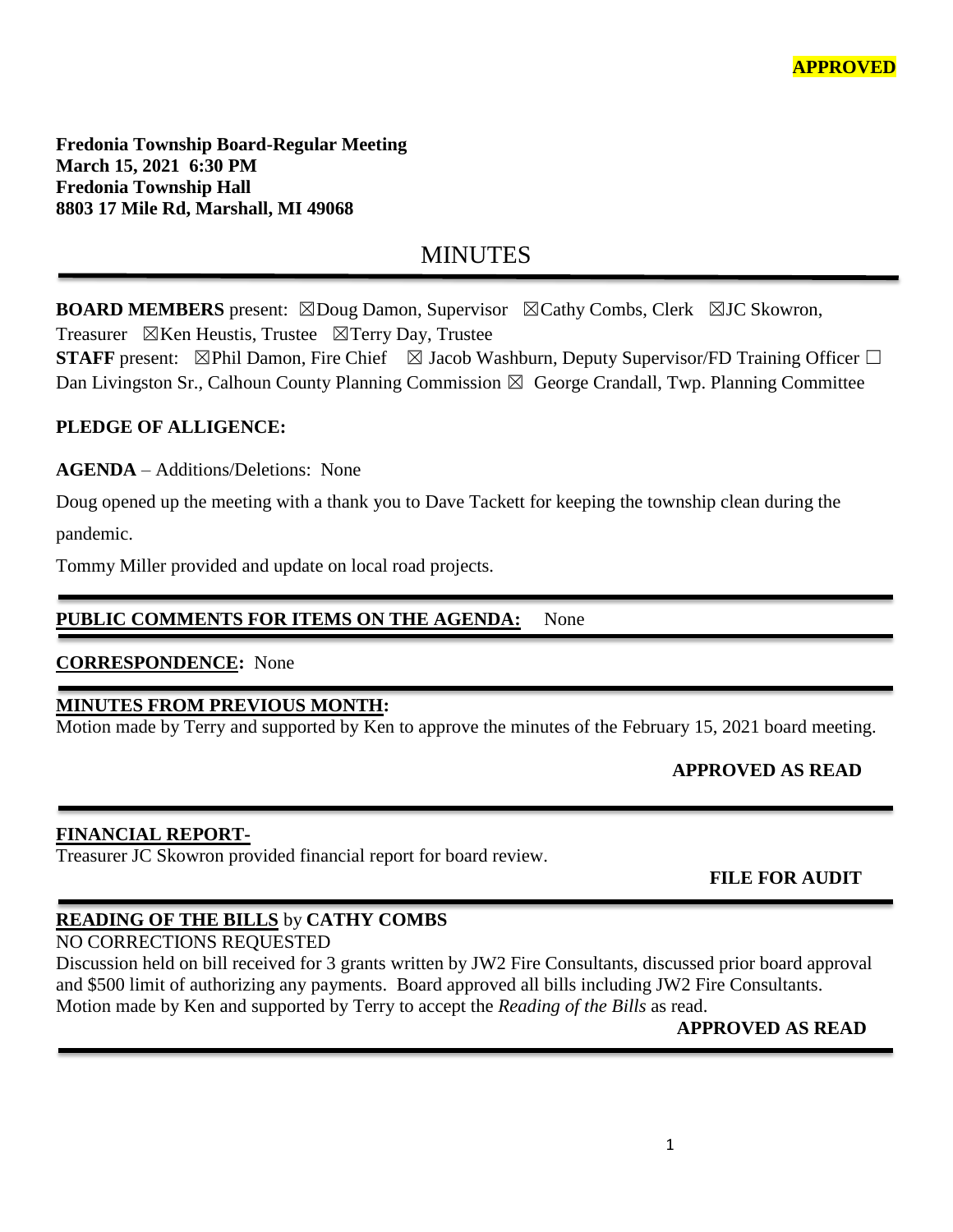#### **REPORTS:**

**Fire Department**: Phil reported 5 fire calls and 7 medical calls for the month of February 2021. Fire Department held CPR renewal, Narcan, I-gel supraglottic airway and epi pen training. Firefighter Dan Cole and Phil worked with strategic fire conducting the flow test and the SCBA's. Fire department has a few units that were unrepairable due to age, and eleven tanks that are now out of service due to age.

Annual golf outing will be held at the Marshall Country Club on June 19, 2021 at 9:00 AM

Phil also reported that he has been in contact with Eaton Proving Grounds regarding purchasing a "fire blanket" for electric vehicles. They will be sending the township \$2500 to order the fire blanket. We would like to send a special thank you to Eaton Proving Grounds for the purchase of this equipment.

**Ambulance**: Ken reported that new ambulance arrived and is being certified for operation.

**Roads:** Meeting held on March 10, 2021 and committee has 2 recommendations and will discuss in new business.

**County Planning:** None

**Cemetery:** Doug advised 1 burial-Houston and 2 lots sold at Houston Cemetery.

**Zoning/Ordinance:** None

**Fredonia Planning Commission:** Meeting/public hearing scheduled for March 25, 2021, 7:00 PM to review conditional use permit from ITC.

**Board of Review:** The petitions were handed in or mailed in this year. The petitioners **Finance**: Will meet once budget information provided.

#### **OLD BUSINESS:**

**\*2021 Lawn Mowing Bids:** At this time, there are 7 bids received for mowing of Lyon Lake, Houston and Lutheran cemeteries. After board discussion, JC moved and Cathy supported to have Ken and Terry review, approve bids and advise board of selection. This will allow time for selection and start of mowing season. Motion carried unanimously.

**\*Library Internet Access**: Internet has been up and running since February 25, 2021. It has a good signal and if needed, can connect while inside for a meeting. All questions are to be directed to Matt at the Library 269- 781-7821.

**\*Parks Millage:** Township will keep millage money in a fund that will be created once check has been received from Calhoun County. They advised we can hold on to the money then use it, let it go back to the county to be equally divided among the municipalities or we could designate it to go to a municipality that would be close to Fredonia Township residents.

#### **NEW BUSINESS:**

**\*Fire: Assistant Fire Chief Resignation**: Will Inman turned in his resignation effective April 1, 2021 and has accepted a position as Captain. With regrets, JC moved and Cathy supported to accept Will Inman's resignation as Assistant Fire Chief. Cathy thanked Will for his service as Assistant Fire Chief. Motion carried unanimously.

\***Appointment of Assistant Fire Chief**: Chief Damon presented a letter stating that a special fire meeting was held to discuss the resignation of Will Inman as Assistant Fire Chief. After discussion with the firefighters, a recommendation to appoint Ken Huestis as the new Assistant Fire Chief effective April 1, 2021 was presented by Fire Chief Damon. Cathy moved and JC supported the appointment of Ken Huestis as the new Assistant Fire Chief. Ken Abstained, motion carried.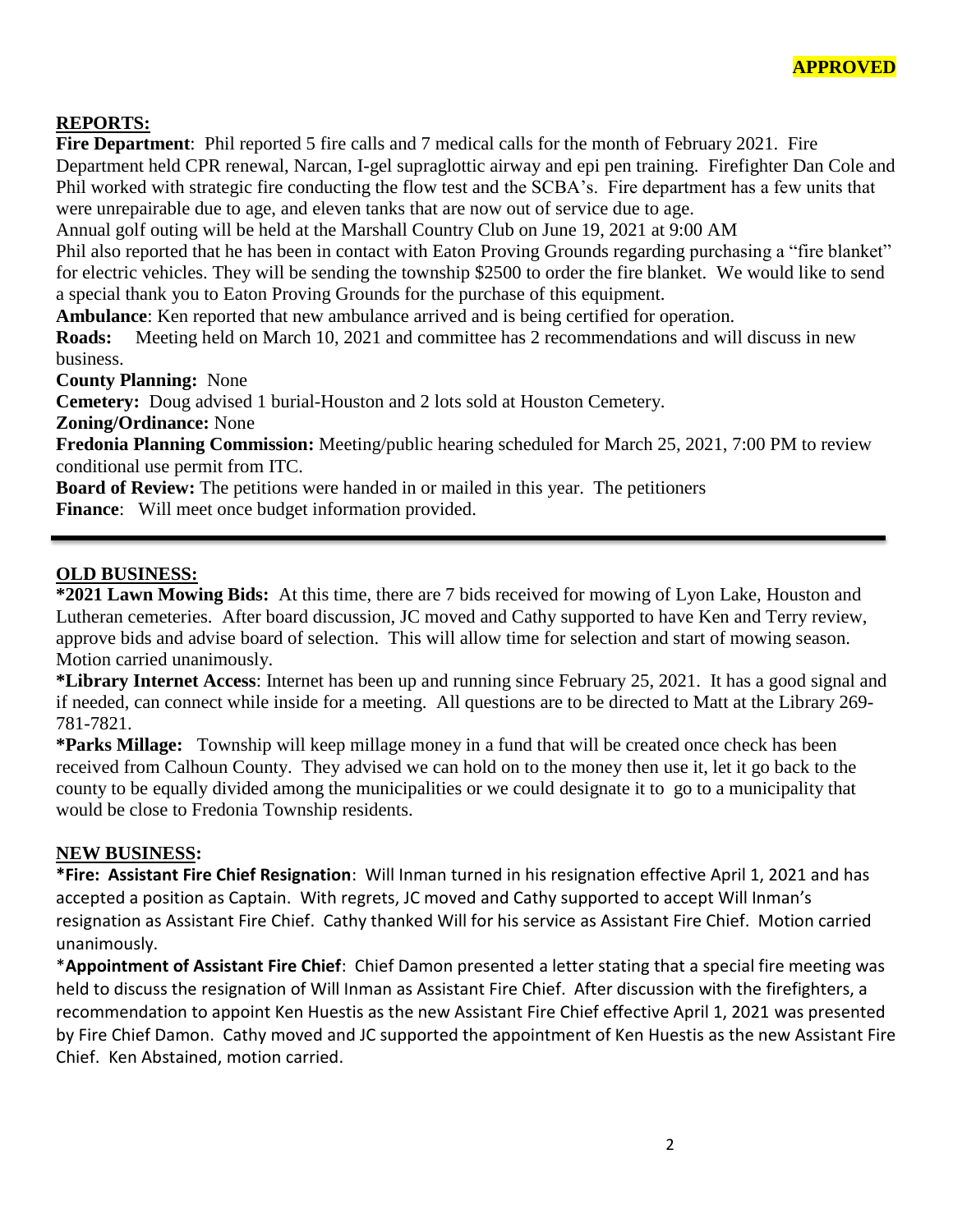**\*Budget Adjustment: Inspectors Salary**: BA needed in order to pay inspectors for permits received. Cathy is recommending \$3000 from revenue received. Cathy moved and supported by Ken to complete a budget adjustment in the amount of \$3000. Motion carried unanimously.

**Road Project:** George discussed recommendations presented by committee to pave 18 Mile Road from F. Drive, which is north of the Township Line and split with Eckford Township. \$49,384. Also, chip and seal Lyon Lake Road. Discussion held as to when the last time Lyon Lake Road was paved and Doug will verify and will bring to board for a vote in April. Doug moved and supported by Ken to approve the road project on 18 Mile Road sharing costs with Eckford totaling \$49,384. Motion carried unanimously.

**Resolution: My Place at Twin Valley LLC Drinking Water Supply System:** Per Rule 1705 of the Michigan Safe Drinking Water Act, 1976 PA 399, as amended (Act 399), a privately owned Type I water supply is required to obtain a proof of refusal from the local governing entity. This proof of refusal is showing that the local governing entity refuses to accept ownership or operational responsibility of the water supply. Twin Valley is privately owned Type I water supply and is requesting this proof of refusal from Fredonia Township. Board Resolution #2021-02 as follows:

### **FREDONIA TOWNSHIP BOARD RESOLUTION # 2021-02**

WHEREAS, My Place at Twin Valley LLC owns and operates a drinking water system serving My Place at Twin Valley located at 16555 F. Drive South Section 14, Town 3 South Range 6 West and,

WHEREAS, My Place at Twin Valley possesses the ability and willingness to continue effective operation and maintenance of said system; and

WHEREAS, Fredonia Township recognizes the need for effective and continued operation and maintenance of said system to protect the public health; and

WHEREAS, Fredonia Township deems it impractical for the Township to own, operate, and administer this particular drinking water supply;

NOW, THEREFORE, BE IT RESOLVED that Fredonia Township refuses to accept ownership of or operation, maintenance, and administrative responsibilities for said particular drinking water supply. Fredonia Township endorses the application of My Place at Twin Valley LLC to continue these responsibilities under state permit.

The foregoing Resolution moved by Board Member:

Supported by Board Member: \_

**CERTIFICATION**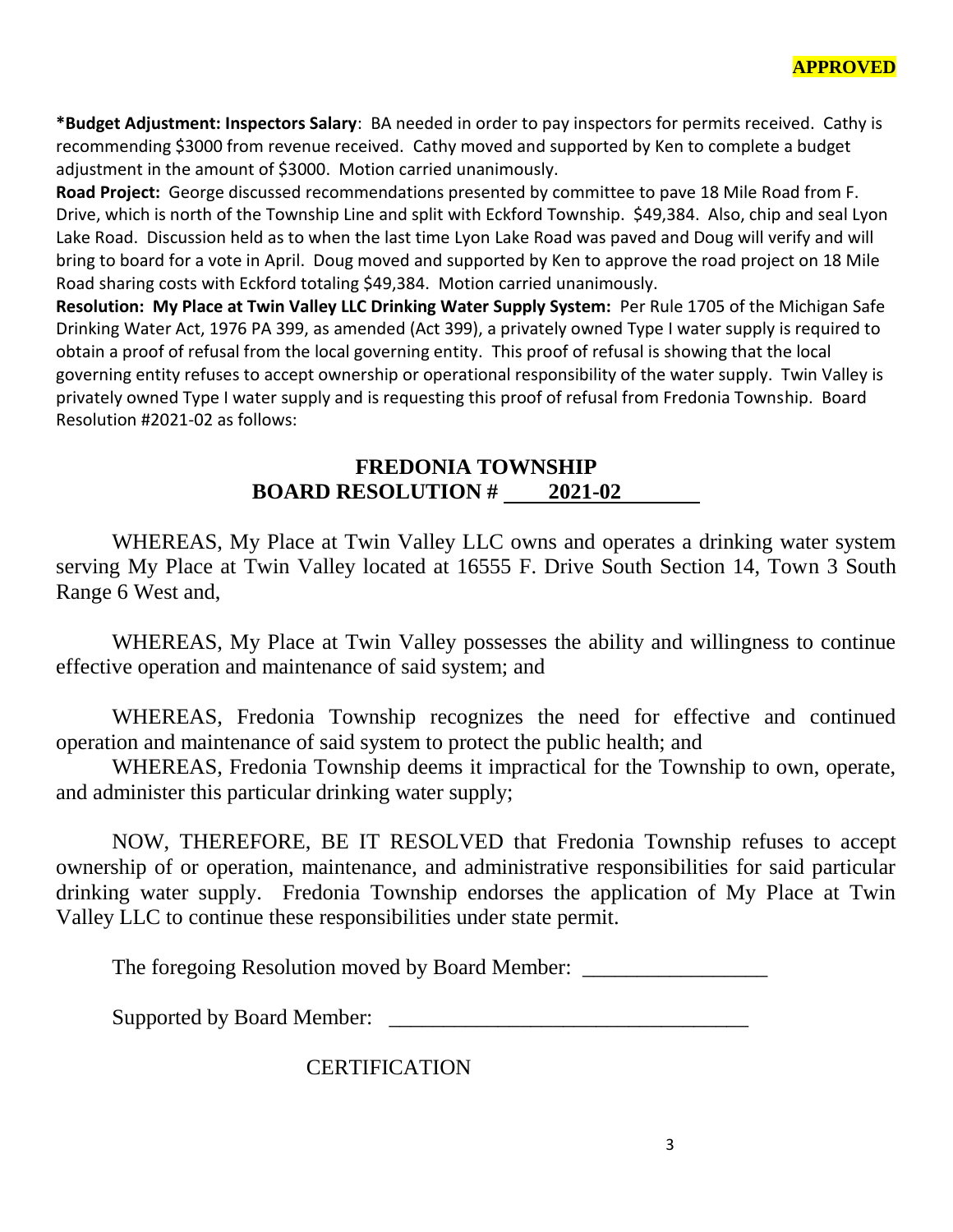I hereby certify that this is a true copy of a resolution adopted by the Township Board of Fredonia at its meeting held on March 15, 2021.

\_\_\_\_\_\_\_\_\_\_\_\_\_\_\_\_\_\_\_\_\_\_\_\_\_\_\_\_\_\_\_\_\_\_\_\_\_\_

\_\_\_\_\_\_\_\_\_\_\_\_\_\_\_\_\_\_\_\_\_\_\_\_\_\_\_\_\_\_\_\_\_\_\_\_\_\_

Township Clerk

Dated

Cathy resolved the above and supported by JC. Roll call vote: Terry: Yes; JC: Yes; Doug: Yes; Cathy: Yes; Ken: Yes. Motion carried unanimously.

**Lyon Lake Cemetery Sign**: After discussion and no leads on where the other replacement sign is at this time, Roger Smith volunteered to repair the existing sign. No concerns and board thanked Roger for his time and efforts.

**GIS Pictometry**: Guest Brent Thelen, Calhoun County GIS Manager discussed the use and importance of aerial imagery used by Assessors, Calhoun County Consolidated Dispatch Authority, area fire departments and townships. This started in 2019 so the county is prorating the cost of this 5 year program. The cost in 2 installments is \$2169.67 and due May 1, 2021 and May 1, 2022. County will be emailing invoices in April. After board discussion, Ken moved and Cathy supported to opt in to the GIS Pictometry to be used by Assessor, Zoning Administrator and/or township. Motion carried unanimously.

**Resolution-Fire Association 501-C3:** Fire Department presented a resolution needed for recognizing the Fredonia Fire Association as a 501-C3. Cathy resolved and Terry supported that Fredonia Township recognize that the Fredonia Township Fire Association operate as a 501-C3 in the community for the purpose of obtaining charitable gaming licenses. Roll call vote: Terry: Yes; JC: Yes; Doug: Yes; Cathy: Yes; Ken: Yes. Motion carried unanimously.

**Cemetery Clean Up Day**: Doug reviewed about having the honor students at Marshall High School help with cleaning up the cemeteries. Also, for anyone who would be interested in the community. This day will be April 10.

**Public Comment:** None

**Board Comment:** None

### **Supervisor Doug Damon adjourned the meeting at 7:42 PM**

**\_\_\_\_\_\_\_\_\_\_\_\_\_\_\_\_\_\_\_\_\_\_\_\_\_\_\_\_\_ \_\_\_\_\_\_\_\_\_\_\_\_\_\_\_\_\_\_\_\_\_\_\_\_\_**

Minutes prepared by Cathy Combs

**Cathy Combs, Township Clerk Date**

**\_\_\_\_\_\_\_\_\_\_\_\_\_\_\_\_\_\_\_\_\_\_\_\_\_\_\_\_\_ 3/22/2021**